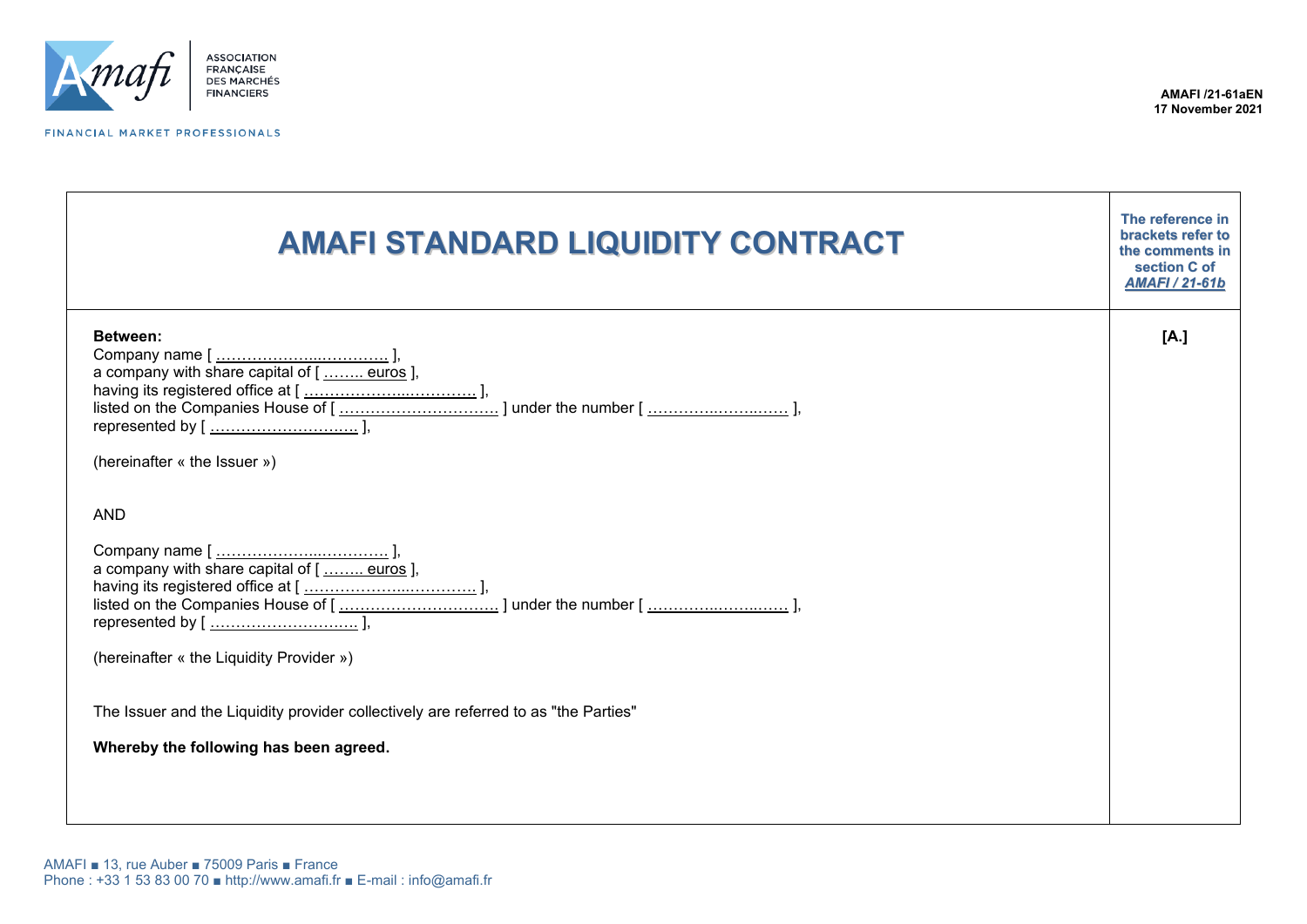

## **CONTENTS**

| Article 1  |  |
|------------|--|
| Article 2  |  |
| Article 3  |  |
| Article 4  |  |
| Article 5  |  |
| Article 6  |  |
| Article 7  |  |
| Article 8  |  |
| Article 9  |  |
| Article 10 |  |
| Article 11 |  |
| Article 12 |  |
| Article 13 |  |
| Article 14 |  |
| Article 15 |  |
| Article 16 |  |
| Article 17 |  |
| Article 18 |  |
| Article 19 |  |
| Article 20 |  |
|            |  |
|            |  |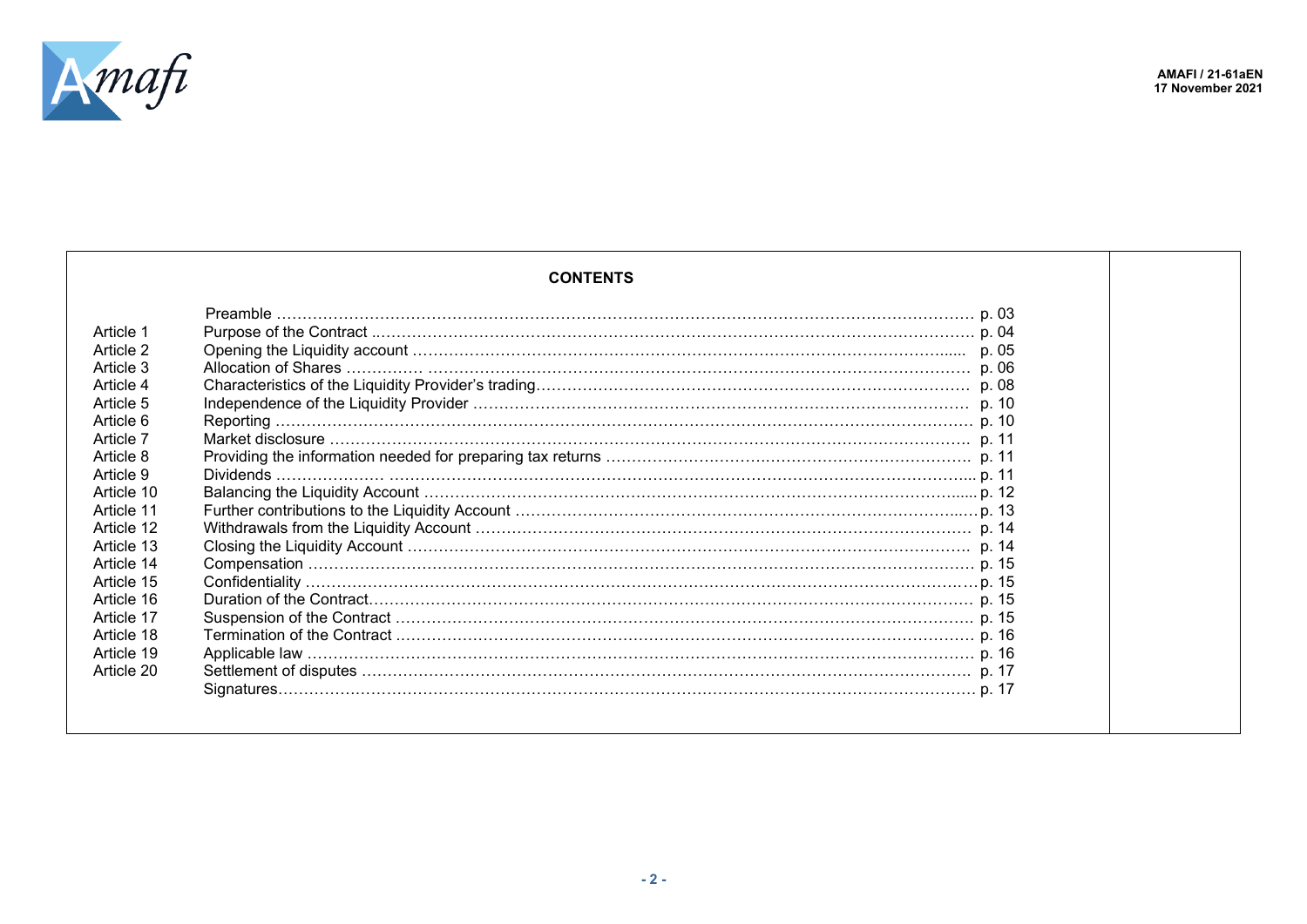

| <b>PREAMBLE</b>                                                                                                                                                                                                                                                                                                                                                                                                                                                                                                                                                                                                                                                                                                                                                                                                                                                                                                                                                                                                                                                                                                                                                                                                                                                                                                                                                             |                            |
|-----------------------------------------------------------------------------------------------------------------------------------------------------------------------------------------------------------------------------------------------------------------------------------------------------------------------------------------------------------------------------------------------------------------------------------------------------------------------------------------------------------------------------------------------------------------------------------------------------------------------------------------------------------------------------------------------------------------------------------------------------------------------------------------------------------------------------------------------------------------------------------------------------------------------------------------------------------------------------------------------------------------------------------------------------------------------------------------------------------------------------------------------------------------------------------------------------------------------------------------------------------------------------------------------------------------------------------------------------------------------------|----------------------------|
| This Contract (Hereinafter « the Contract ») has been entered into accordance with applicable law, in particular:<br>а.                                                                                                                                                                                                                                                                                                                                                                                                                                                                                                                                                                                                                                                                                                                                                                                                                                                                                                                                                                                                                                                                                                                                                                                                                                                     | [P.1.]                     |
| Regulation (EU) No 596/2014 of the European Parliament and of the Council of 16 April 2014 on market abuse (market abuse regulation)<br>and repealing Directive 2003/6/EC of the European Parliament and of the Council and Commission Directives 2003/124/EC,<br>2003/125/EC and 2004/72/EC;<br>Commission Delegated Regulation (EU) 2017/567 of 18 May 2016 supplementing Regulation (EU) No 600/2014 of the European<br>Parliament and of the Council with regard to definitions, transparency, portfolio compression and supervisory measures on product<br>intervention and positions and Commission Delegated Regulation (EU) 2017/575 of 8 June 2016 supplementing Directive 2014/65/EU of<br>the European Parliament and of the Council on markets in financial instruments with regard to regulatory technical standards concerning<br>the data to be published by execution venues on the quality of execution of transactions;<br>the provisions of articles L. 225-207 and following of the French commercial code;<br>the provisions of the General Regulation of the Autorité des Marchés Financiers (AMF), in particulier articles 221-3 and 241-4;<br>and the AMF decision n° 2021-01 of 22 June 2021 establishing liquidity contracts for equity Shares as an accepted market practice (the<br>AMF Decision) and all other provisions referred to therein. |                            |
| The AMF Decision specifies in the (5) of its introduction that « interventions carried out under the conditions of Article 1 of this decision,<br>b.<br>in order to provide liquidity to the equity market of an issuer that does not comply with the conditions set out in this decision, are not prohibited<br>but do not benefit from the exemption provided for in Article 13 of the MAR Regulation » (translation of this text is provided for convenience only,<br>as no official English translation exists).                                                                                                                                                                                                                                                                                                                                                                                                                                                                                                                                                                                                                                                                                                                                                                                                                                                        | [P.2.]                     |
| c.<br>(Hereinafter « the Shares »).                                                                                                                                                                                                                                                                                                                                                                                                                                                                                                                                                                                                                                                                                                                                                                                                                                                                                                                                                                                                                                                                                                                                                                                                                                                                                                                                         | [P.3.]                     |
| Modify in accordance with the type of Shares covered by the Contract                                                                                                                                                                                                                                                                                                                                                                                                                                                                                                                                                                                                                                                                                                                                                                                                                                                                                                                                                                                                                                                                                                                                                                                                                                                                                                        |                            |
| The Shares have been admitted to trading on [specify the regulated market(s) or multilateral trading facilitie(s) on which the Contract is to be<br>implemented] ("the Market"). The Issuer wishes to buy and sell its Shares in that Market in order to enhance their liquidity and foster regular<br>trading in them or avoid price swings which do not correspond to market trends. The Issuer is therefore authorised, in accordance with applicable<br>laws and regulations, to purchase its Shares as part of the buy-back programme authorised by its General Meeting. It undertakes to inform the<br>Liquidity Provider promptly of any change that may be made in the future to the terms of the share buy-back program that may have an impact<br>on the Contract.                                                                                                                                                                                                                                                                                                                                                                                                                                                                                                                                                                                                | [P.4.]<br>[P.5.]<br>[P.6.] |
| [In addition, the Issuer is entitled, in accordance with its national law, to carry out purchase and sale transactions under the conditions provided<br>for in this Contract].                                                                                                                                                                                                                                                                                                                                                                                                                                                                                                                                                                                                                                                                                                                                                                                                                                                                                                                                                                                                                                                                                                                                                                                              | [P.7.]                     |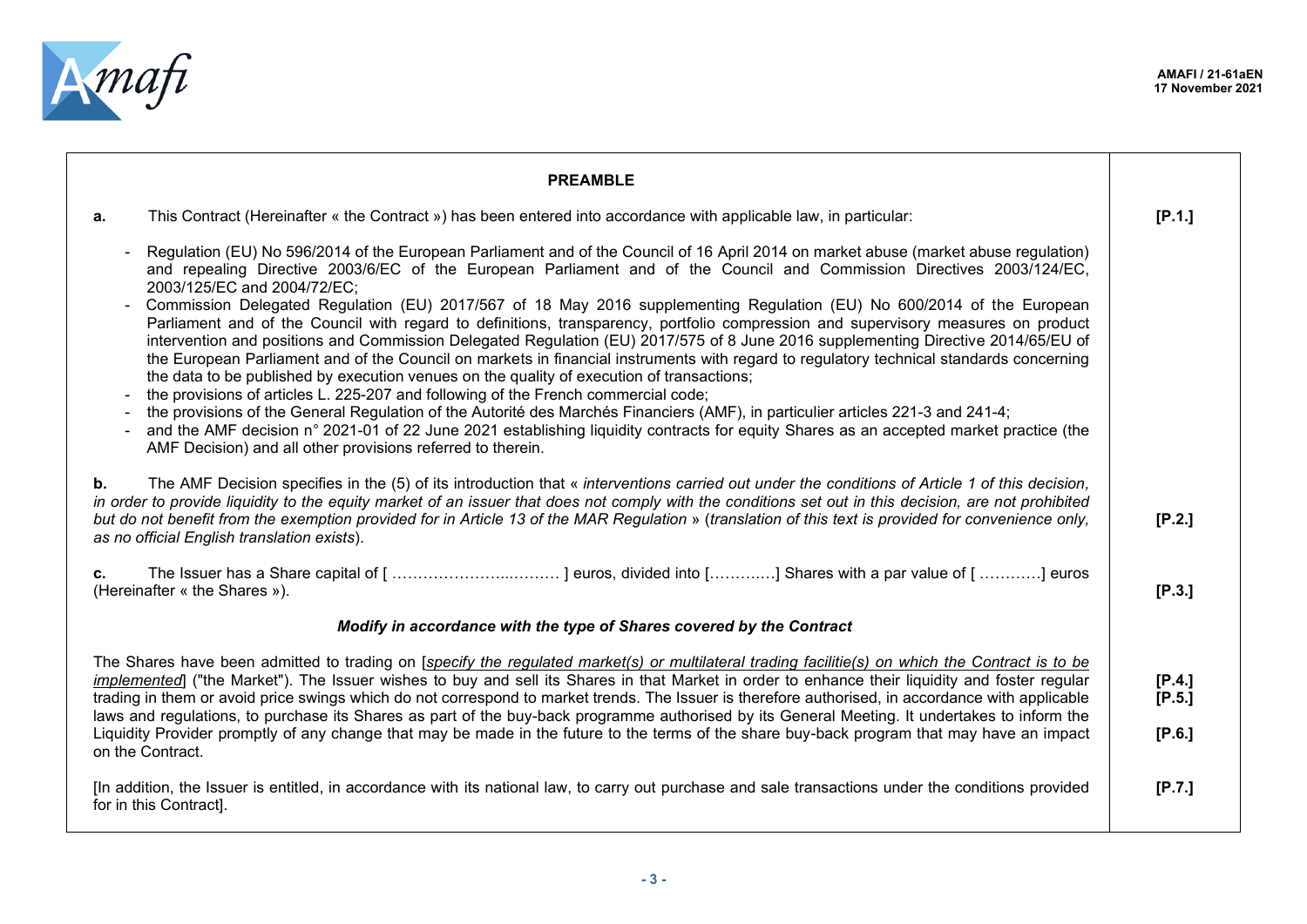

┯

| The Liquidity Provider is an investment firm (other than a UCITS management company) that is a member of the Market on which it<br>d.<br>operates under its own commercial identity. It has the powers and means necessary to promote, on behalf of the Issuer, the liquidity of<br>transactions and the regular trading of the Shares on the Market. | [P.8.] |
|-------------------------------------------------------------------------------------------------------------------------------------------------------------------------------------------------------------------------------------------------------------------------------------------------------------------------------------------------------|--------|
| <b>Supplemental clause</b><br>To be used when the Parties wish to establish a legal link between the Contract and a Euronext liquidity provider agreement<br>The Liquidity Provider has signed with Euronext Paris a liquidity provider agreement for the Shares. Performance of that agreement will start with<br>the signature of the Contract.     | [P.9.] |
| <b>Supplemental clause</b><br>To be used when the Parties have entered into the French version of this Contract<br>This Contract has been entered into in French and English. In case of discrepancies, the French version prevails.                                                                                                                  |        |
| <b>Article 1</b><br><b>Purpose of the contract</b>                                                                                                                                                                                                                                                                                                    | [1.1.] |
| The purpose of the Contract is to establish how, without interfering with orderly market operations or misleading other parties, the Issuer can:                                                                                                                                                                                                      | [1.2.] |
| appoint the Liquidity Provider to trade on its behalf in the Market so as to foster regular and liquid trading in the Shares and to avoid price<br>swings that do not correspond to market trends;<br>supply the Liquidity Provider with Shares and/or cash for that purpose.                                                                         | [1.3.] |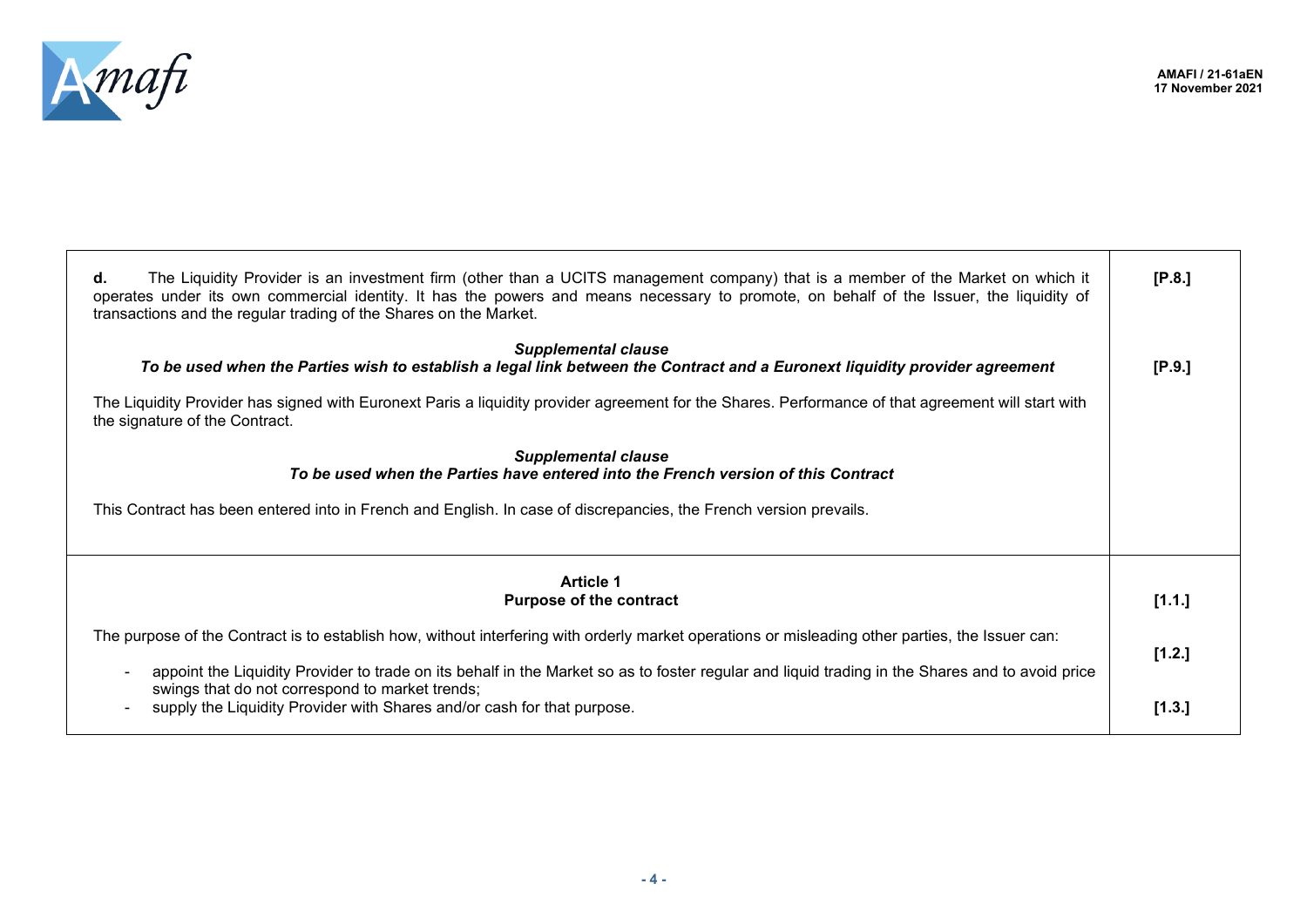

| <b>Article 2</b><br><b>Opening the Liquidity Account</b>                                                                                                                                                                                                                                                                                               |          |
|--------------------------------------------------------------------------------------------------------------------------------------------------------------------------------------------------------------------------------------------------------------------------------------------------------------------------------------------------------|----------|
| 2.1.<br>The Liquidity Provider shall open an account, number [] (hereinafter « the Liquidity Account »), for the Issuer. All transactions<br>effected by the Liquidity Provider for the Issuer under the Contract shall be recorded on this account. No transactions other than those provided<br>for herein may be recorded on the Liquidity Account. | [2.1.]   |
| The Issuer may entrust the management of its liquidity contract to only one investment firm and, in order to meet the objective defined in<br>2.2.<br>Article 1, may not have recourse to a mechanism other than the liquidity contract concluded pursuant to the AMF decision.                                                                        |          |
| The Liquidity Account may not be, under any circumstances, in a debit position neither in cash nor in Shares.<br>2.3.                                                                                                                                                                                                                                  | $[2.2.]$ |
| To enable the Liquidity Provider to act in accordance with the Contract, the Issuer shall, in accordance with the provisions of article 10,<br>2.4.<br>credit the Liquidity Account with:                                                                                                                                                              | [2.3.]   |
| the sum of [………] euros,<br>- [] Shares.                                                                                                                                                                                                                                                                                                                |          |
| 2.5.<br>The conditions under which the Issuer may allocate resources in cash and Shares to the credit of the Liquidity Account are subject to<br>restrictions specified in Article 4, paragraph 6 of the AMF Decision, in accordance with the provisions of article 10.                                                                                | [2.4.]   |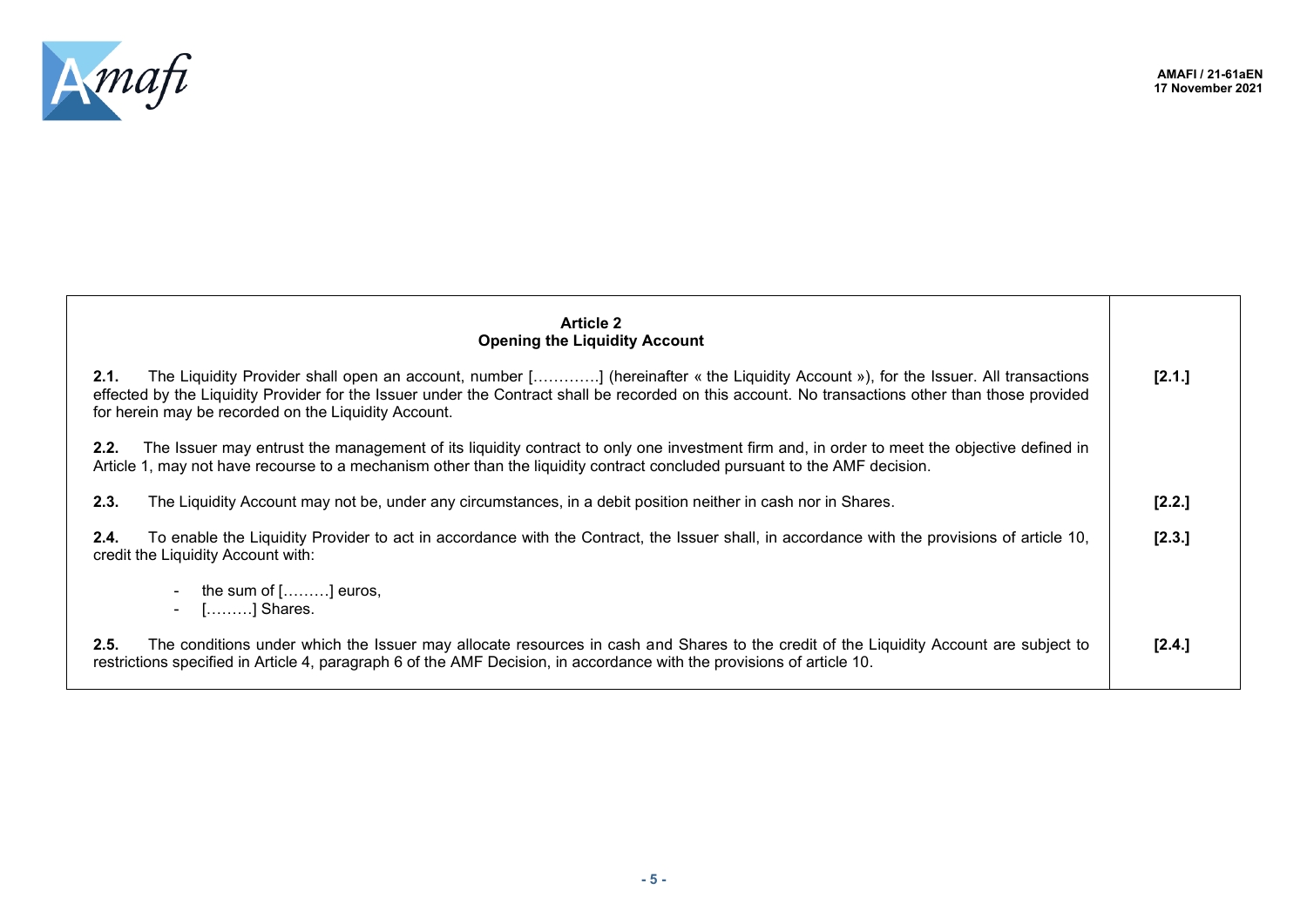

| <b>Article 3</b><br><b>Allocation of Shares</b><br>Optional supplemental clauses to be used in the event of an allocation of cash without Shares                                                                                                                                                                                                                    | [3.1.] |
|---------------------------------------------------------------------------------------------------------------------------------------------------------------------------------------------------------------------------------------------------------------------------------------------------------------------------------------------------------------------|--------|
| [Within the maximum period of [] days following the opening of the Liquidity Account ], and / or [within the limit of [] Shares<br>3.1.<br>or up to an amount of [] euros ], the Liquidity Provider shall acquire Shares on the market, on behalf of the Issuer.                                                                                                    |        |
| The sole purpose of these acquisitions shall be to create a provision of Shares, in accordance with the provisions of article 10, allowing for the<br>implementation of the Contract. The acquisitions shall be made as early as possible in the best interests of the Issuer and without interfering with<br>orderly market operation or misleading other parties. | [3.2.] |
| The Parties agree that, notwithstanding the provisions of Article 1, trades executed by the Liquidity Provider in this respect shall not be made for<br>the purpose of fostering regular and liquid trading in the Shares. Accordingly, such trades shall not be subject to the provisions of Article 4.                                                            |        |
| 3.2.<br>Shares acquired in this way shall be credited to the Liquidity Account.                                                                                                                                                                                                                                                                                     |        |
| 3.3<br>During this acquisition period, Shares may not be sold before:                                                                                                                                                                                                                                                                                               |        |
| The period of [] days provided for in the first paragraph has elapsed,                                                                                                                                                                                                                                                                                              |        |
| or<br>One of the limits provided for in the first subparagraph is reached.                                                                                                                                                                                                                                                                                          |        |
| In any event, the Liquidity Provider shall ensure that its interventions do not weigh on the daily volume on the Market.                                                                                                                                                                                                                                            |        |
| On the first trading day following the day on which the Liquidity Provider informs the Issuer, in accordance with [article 3.1 hereabove] the<br>Liquidity Provider shall trade in strict compliance with the terms of Article 4.                                                                                                                                   |        |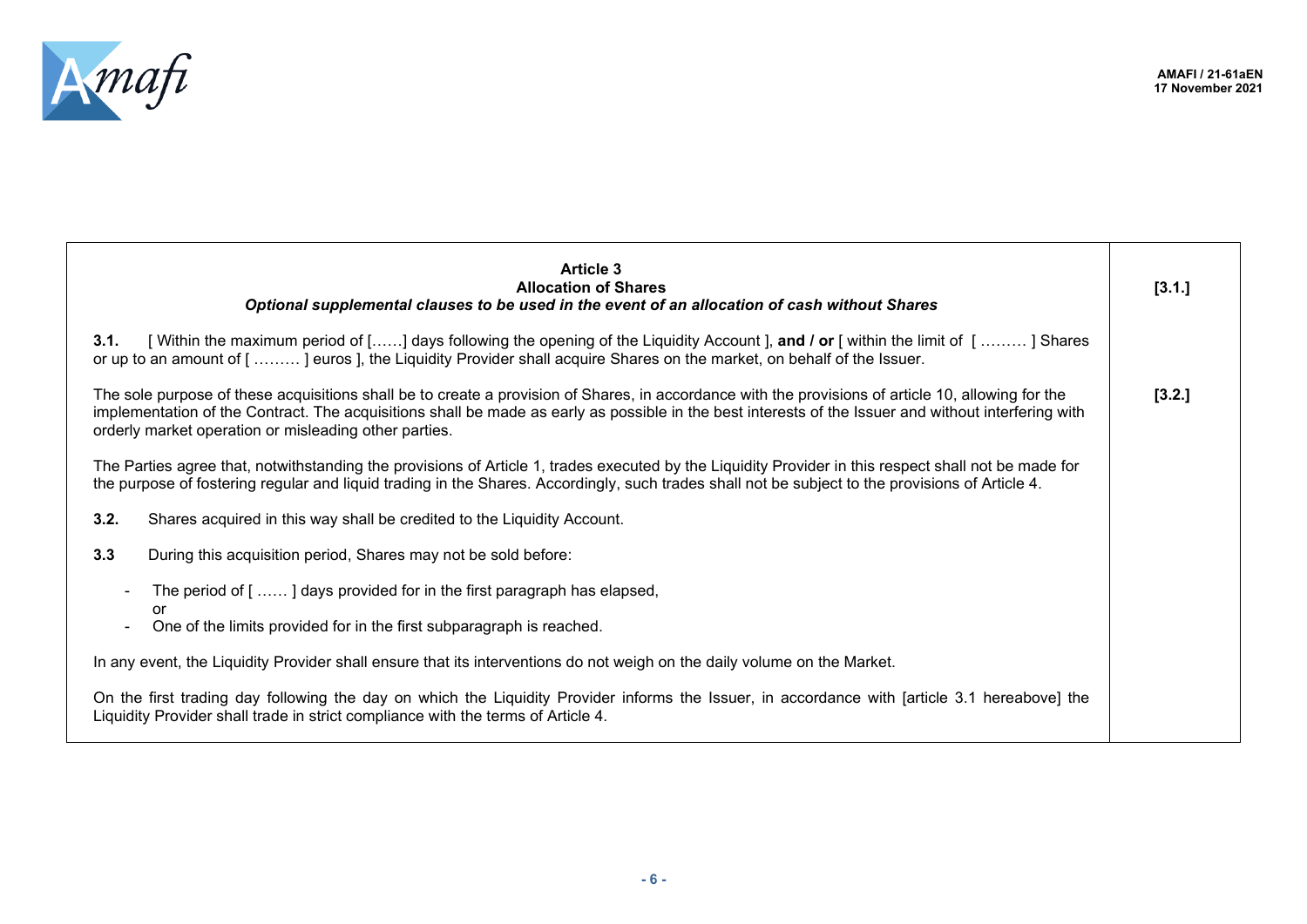

| <b>Supplemental clause</b><br>To be used if the Parties have agreed on a maximum time limit in article 3.1.                                                                                                                                  |        |
|----------------------------------------------------------------------------------------------------------------------------------------------------------------------------------------------------------------------------------------------|--------|
| If, when the time period provided for article 3.1 hereabove has expired, none of the limits specified in that paragraph has been reached,<br>3.4.<br>the Parties shall agree on further action in respect of the Contract.                   | [3.3.] |
| They can <i>inter alia</i> decide to extend the share acquisition period by $[$ ] days.                                                                                                                                                      |        |
| Where one of the limits provided for [article 3.1 hereabove] is reached, the Liquidity Provider shall immediately inform the Issuer.<br>3.5.                                                                                                 | [3.4.] |
| The Liquidity Provider shall report to the Issuer on the conditions in which the Shares were acquired.                                                                                                                                       |        |
| On the first trading day following the day on which the Liquidity Provider informs the Issuer in accordance with the first paragraph of article 3.5, the<br>Liquidity Provider shall trade in strict compliance with the terms of Article 4. |        |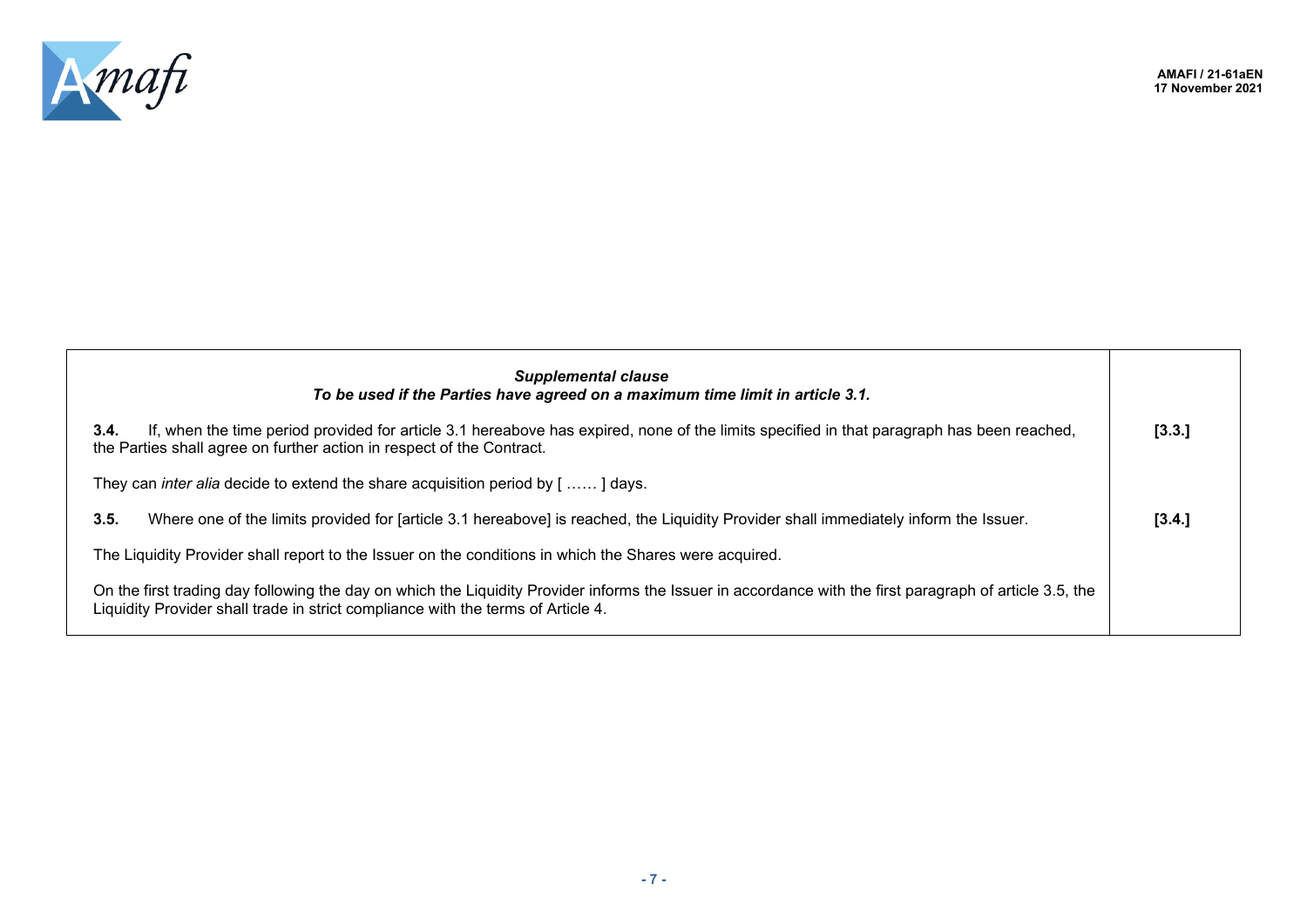



| <b>Article 4</b><br><b>Characteristics of the Liquidity Provider's trading</b>                                                                                                                                                                                                                                                                                                     |        |
|------------------------------------------------------------------------------------------------------------------------------------------------------------------------------------------------------------------------------------------------------------------------------------------------------------------------------------------------------------------------------------|--------|
| So as not to interfere with orderly market operation or mislead other parties, and in accordance with the operating rules of the Market, the<br>4.1.<br>sole purpose of the Liquidity Provider's trading shall be to foster regular and liquid trading in the Shares and to avoid price swings that are not<br>justified by market trends.                                         | [4.1.] |
| To that end, the Liquidity Provider shall comply with the obligations set out in article 4.1 of the AMF Decision.                                                                                                                                                                                                                                                                  |        |
| Considering the need to maintain a provision of Shares and cash in the Liquidity Account in order to animate the market, the Liquidity Provider is<br>present at the purchase and sale side on the Market under normal market conditions. The Liquidity Provider does not issue any order whose<br>effect is to cause a price fluctuation that do not correspond to market trends. |        |
| In order to limit that risk, the Liquidity Provider's interventions on the Market are subject to trading restrictions, in terms of volume, price<br>4.2.<br>and during a period of determination of an auction, under the conditions specified in paragraphs 3a, 3b and 3c of article 4 of the AMF Decision,<br>respectively.                                                      | [4.2.] |
| For the purposes of Article 3a of the AMF Decision [and Article 3b] [to be inserted only if the Shares are illiquid or liquid], the Shares are<br>4.3.<br>qualified as [Illiquid Capital Shares] / [Liquid Capital Shares] / [Highly Liquid Capital Shares].                                                                                                                       | [4.3.] |
| If the Shares change category within the meaning of paragraph 3a of the AMF Decision, the Parties shall take the necessary measures to take<br>account of the changes affecting the implementation of the Contract, in accordance with the requirements of the AMF Decision.                                                                                                       | [4.4.] |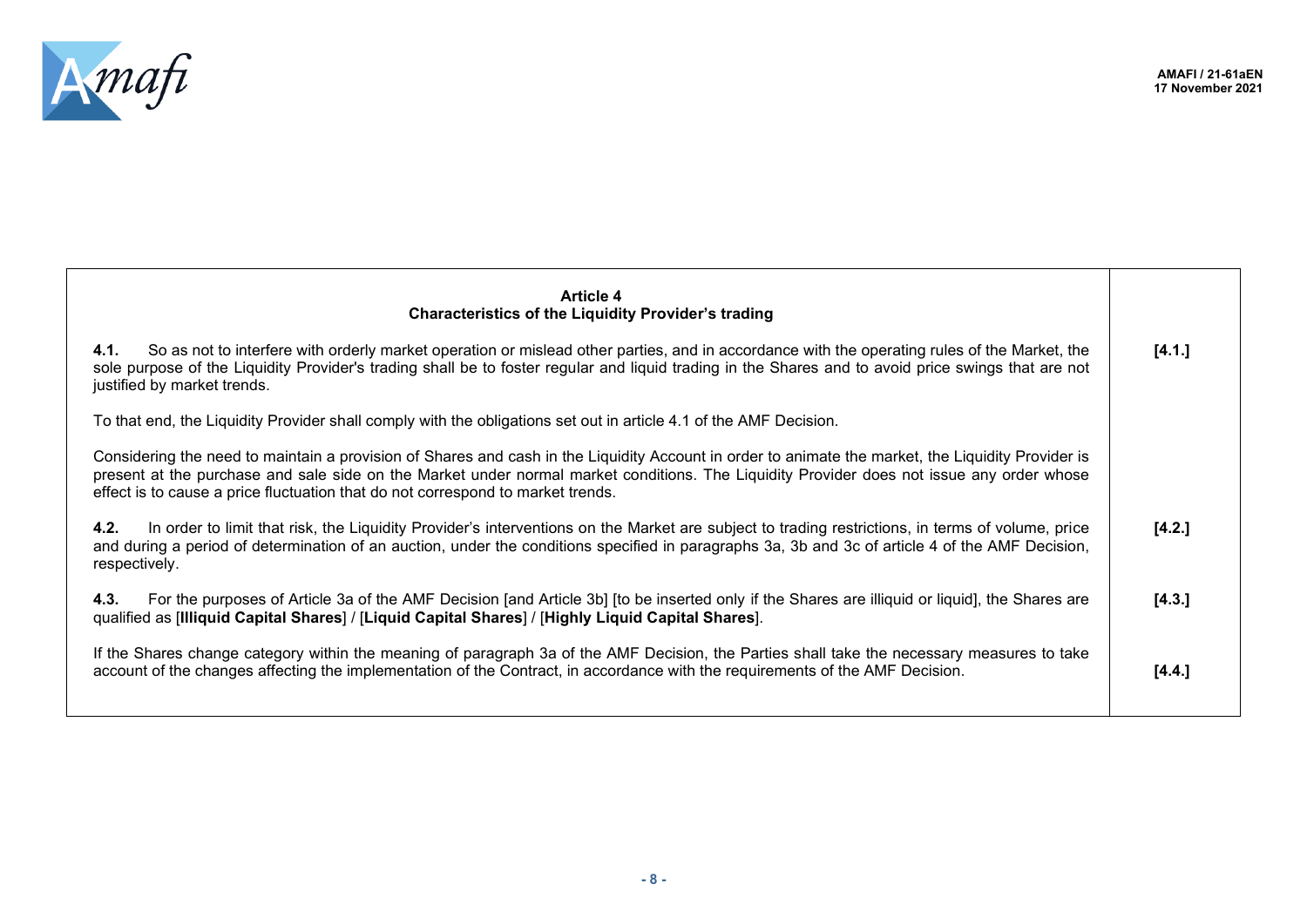

| the Parties can agree upon additional special trading arrangements                                                                                                                                                                                                                                                                                               |        |
|------------------------------------------------------------------------------------------------------------------------------------------------------------------------------------------------------------------------------------------------------------------------------------------------------------------------------------------------------------------|--------|
| <b>Alternative</b><br>To be used if the Issuer wishes to authorise the Liquidity Provider to act outside the limits set by the AMF Decision                                                                                                                                                                                                                      | [4.5.] |
| For the proper implementation of the Contract in application of the objectives defined in Article 1, and in accordance with the principle<br>4.4.<br>recalled in point b of the Preamble, the Issuer authorises the Liquidity Provider to intervene outside the restrictions specified in paragraphs 3a<br>and 3b respectively of Article 4 of the AMF Decision. |        |
| If the Liquidity Provider acts outside of such restrictions, it shall inform the Issuer no later than the following Trading Day, specifying the reasons<br>why it has determined that its intervention is necessary for the proper implementation of the Contract.                                                                                               |        |
| The Issuer undertakes to pay any sums that may be due in respect of the Financial Transaction Tax pursuant to Article 235 ter ZD of the French<br>Code général des impôts.                                                                                                                                                                                       | [4.6.] |
| <b>Alternative</b><br>To be used when the Parties wish to establish a legal link between the Contract and a Euronext liquidity provider agreement                                                                                                                                                                                                                | [4.7.] |
| To foster liquidity and a regular price formation for the Shares, the Liquidity Provider undertakes in compliance with the mandatory<br>4.5.<br>provisions set out in paragraph 4.1, to [incorporate the undertakings resulting from the Liquidity Provider Agreement].                                                                                          |        |
| The Parties specifically agree that the terms of trading defined in paragraph 4.1 have been established having regard to those set by Euronext<br>Paris for the Liquidity Provider Agreement pertaining to the Shares.                                                                                                                                           |        |
| Consequently, these terms can be changed by mutual agreement between the Parties in either of the following cases:                                                                                                                                                                                                                                               |        |
| if Euronext Paris amends these terms of trading;<br>if the market or quotation group for the Shares changes.<br>$\sim$                                                                                                                                                                                                                                           |        |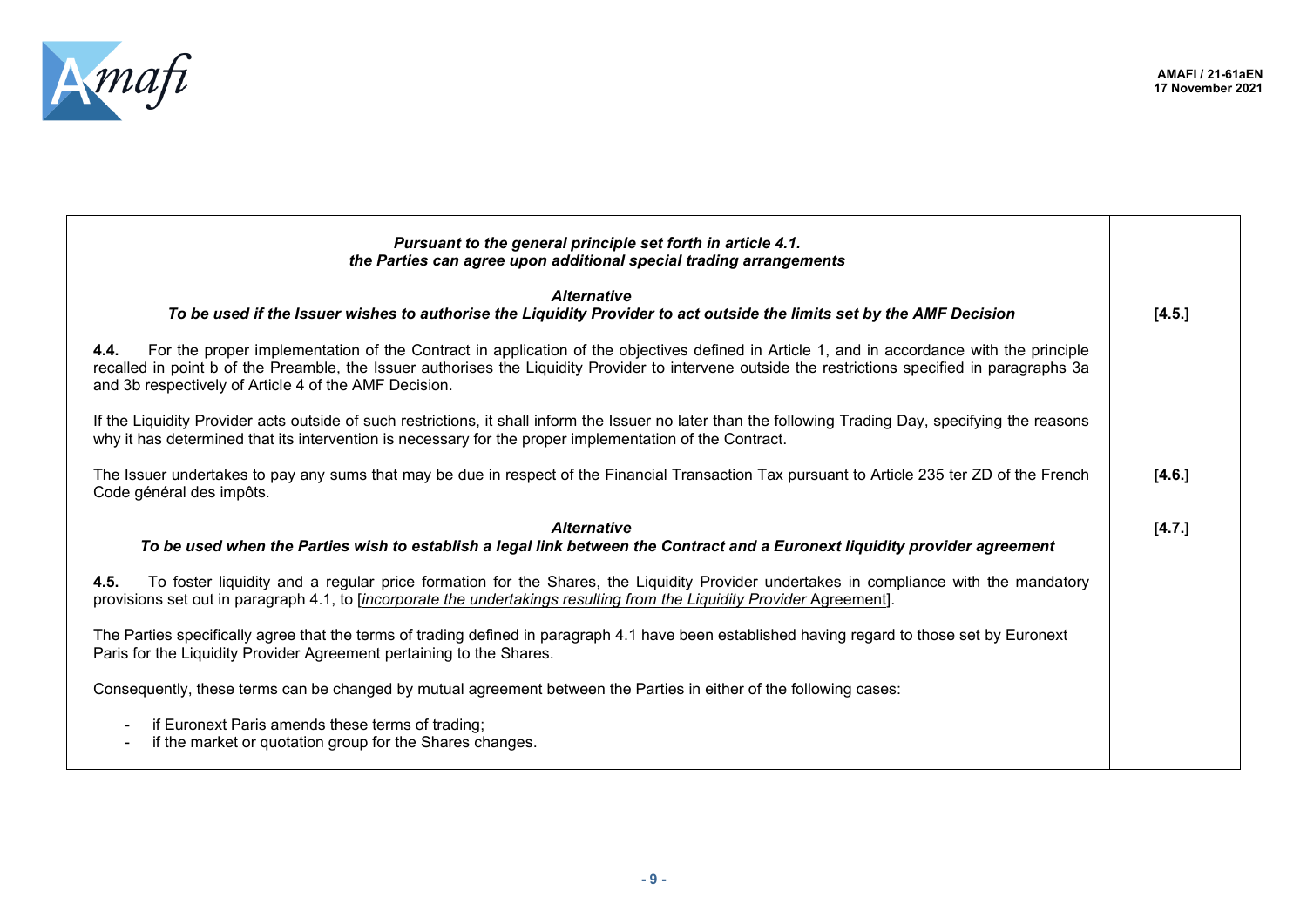

| <b>Article 5</b><br>Independence of the Liquidity Provider                                                                                                                                                                                                                                                          |                   |
|---------------------------------------------------------------------------------------------------------------------------------------------------------------------------------------------------------------------------------------------------------------------------------------------------------------------|-------------------|
| In connection with its mandate, the Liquidity Provider shall operate fully independently. In particular, the Liquidity Provider may solely<br>5.1.<br>decide to trade in the Market in order to:                                                                                                                    | [5.1.]            |
| foster regular and liquid trading in the Shares,<br>ensure the continuity of the Contract having regard to the Shares and cash available on the Liquidity Account.                                                                                                                                                  | [5.2.]            |
| The Issuer shall not issue any instructions to the Liquidity Provider or provide it with information that may guide its trading.                                                                                                                                                                                    |                   |
| The Liquidity Provider has put in place an appropriate internal governance designed to guarantee the independence of the employee(s)<br>5.2.<br>responsible for carrying out market operations. In any event, it complies with the provisions of paragraph 5 of article 4 of the AMF Decision.                      | [5.3.]            |
| In connection with the exchanges of information arising from the implementation of the Contract, the Issuer shall refrain from divulging any<br>information that could be considered inside information within the meaning of article L. 465-1 of the Monetary and Financial Code (Code<br>monétaire et financier). | [5.4.]            |
| If, however, such information is brought to its attention, the Liquidity Provider shall take all necessary measures to ensure that it is not passed on<br>or used, whether for its own account or for another person, either directly or indirectly. It shall promptly inform the Issuer of such situation.         | [5.5.]            |
| <b>Article 6</b><br>Reporting                                                                                                                                                                                                                                                                                       |                   |
| For each trading day on which it trades under the Contract, the Liquidity Provider shall provide the Issuer with the information needed to<br>6.1.<br>maintain the register of purchases and sales provided for in Article R225-160 of the Commercial Code (Code de commerce).                                      | [6.1.]            |
| 6.2.<br>The Liquidity Provider shall report monthly to the Issuer the conditions in which it performed its duties under this Contract.                                                                                                                                                                              | $[6.2.]$ $[6.3.]$ |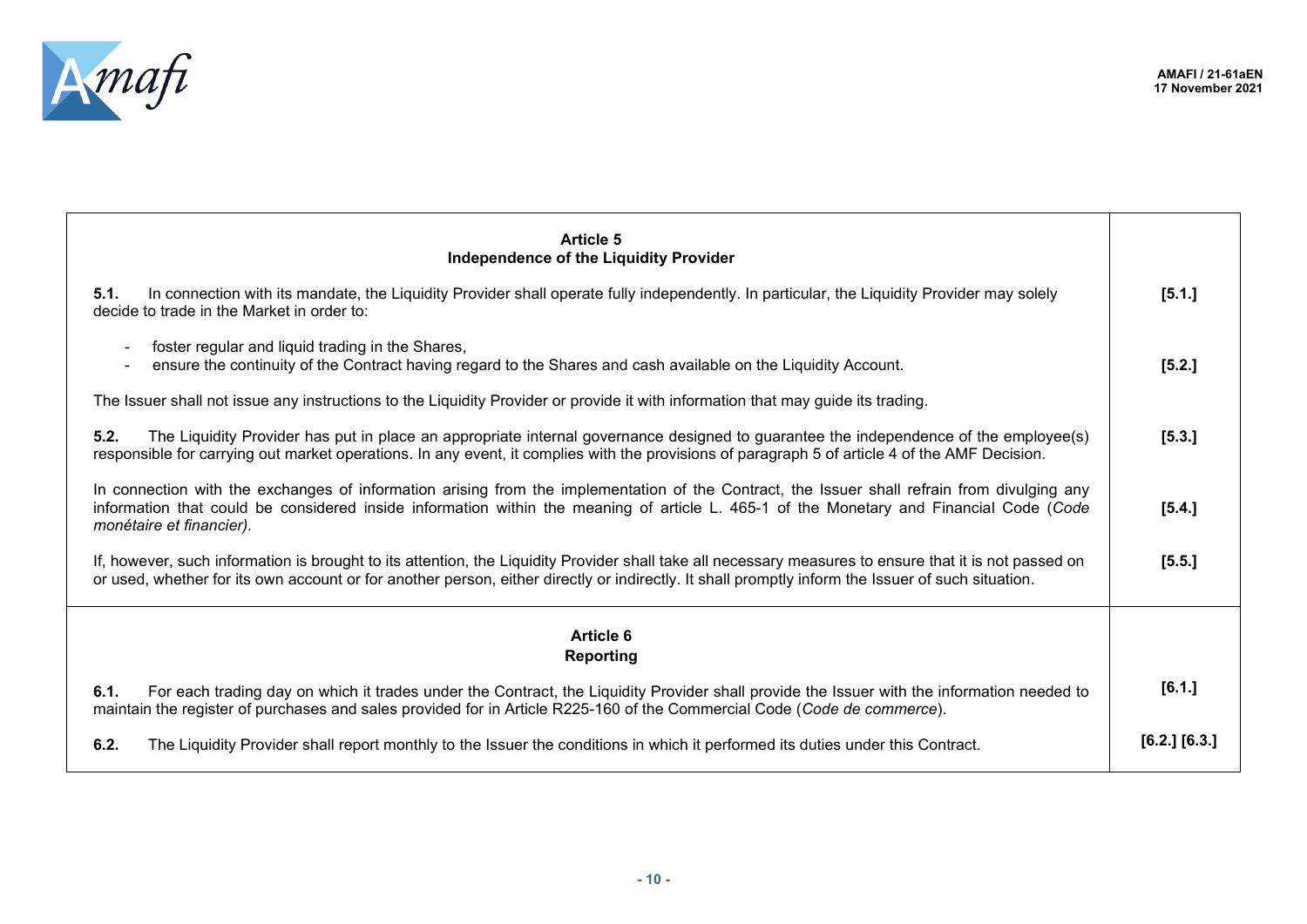

| <b>Article 7</b><br>Market disclosure                                                                                                                                                                                                                                                                                                                              |        |
|--------------------------------------------------------------------------------------------------------------------------------------------------------------------------------------------------------------------------------------------------------------------------------------------------------------------------------------------------------------------|--------|
| In order to enable the Issuer to fulfil its transparency obligations towards the public and towards the Autorité des marchés financiers, as specified<br>in articles 2 and 3 of the AMF Decision, the Liquidity Provider shall make available to the Issuer all information necessary for the latter to fulfil its                                                 | [7.1.] |
| obligations.<br><b>Alternative</b>                                                                                                                                                                                                                                                                                                                                 |        |
| Whenever a communication to the public or to the Autorité des marchés financiers is required from the Issuer under articles 2 and 3 of the AMF<br>Decision, the Liquidity Provider shall submit to the Issuer a draft statement containing the required information. The Issuer shall be solely<br>responsible for the actual publication of such draft statement. | [7.2.] |
| <b>Article 8</b><br>Providing the information needed for preparing tax returns                                                                                                                                                                                                                                                                                     |        |
| At the end of each financial year and within the time limits set by law, the Liquidity Provider shall provide the Issuer with the information needed<br>for preparing the declaration of Shares income (IFU) required under Article 242-ter of the General Tax Code (Code general des impôts).                                                                     |        |
| <b>Article 9</b><br><b>Dividends</b>                                                                                                                                                                                                                                                                                                                               |        |
| In accordance with the provisions of the fourth subparagraph of Article L. 225-210 of the Commercial Code, no dividends may be paid in relation<br>to the Shares held in the Liquidity Account. The Issuer shall therefore take all necessary measures in consultation with the Liquidity Provider to<br>ensure that dividends are not paid on such Shares.        | [9.1.] |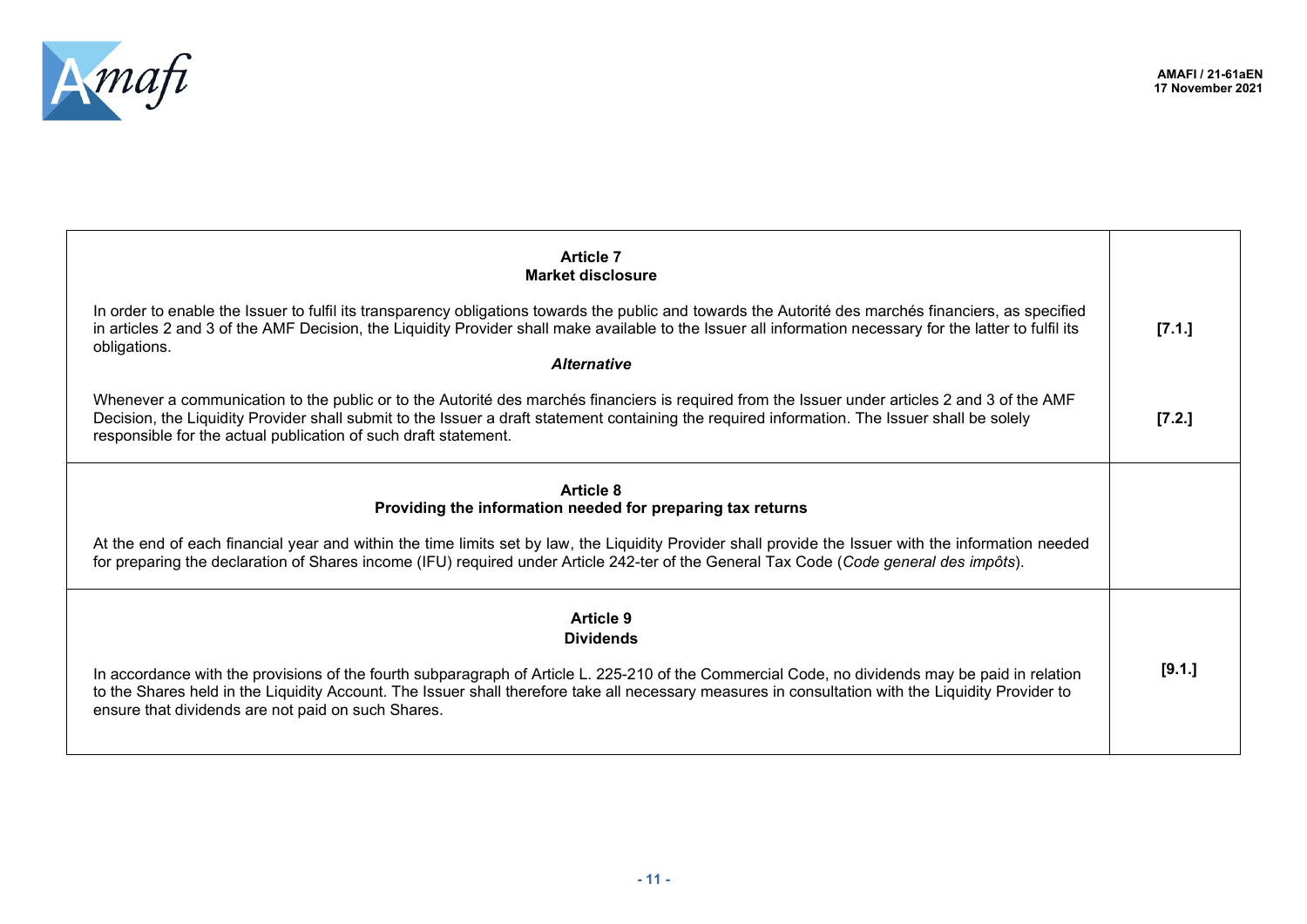

| <b>Article 10</b><br><b>Balancing the Liquidity Account</b>                                                                                                                                                                                                                                                                                                                                                                                                                                                                                                                                                                                                                                                                                                                                                                                                                                                                                                                                                                                                |         |
|------------------------------------------------------------------------------------------------------------------------------------------------------------------------------------------------------------------------------------------------------------------------------------------------------------------------------------------------------------------------------------------------------------------------------------------------------------------------------------------------------------------------------------------------------------------------------------------------------------------------------------------------------------------------------------------------------------------------------------------------------------------------------------------------------------------------------------------------------------------------------------------------------------------------------------------------------------------------------------------------------------------------------------------------------------|---------|
| 10.1. The Parties shall ensure that the amount of Shares and the amount of cash credited to the Liquidity Account (the Resources) are<br>proportionate and appropriate to the objectives of the Contract and take into account, for the Shares, the liquidity of the market. To this end, they<br>shall act in accordance with the conditions set forth in the AMF Decision.                                                                                                                                                                                                                                                                                                                                                                                                                                                                                                                                                                                                                                                                               | [10.1.] |
| In addition, the amount of Resources, allocated to the Contract by the Issuer, must comply with the limits set forth in article 4 paragraph 6 of the<br>AMF Decision, it being recalled that, as indicated in article 4, the Issuer's Shares are qualified as [Illiquid Capital Shares] / [Liquid Capital<br>Shares] / [Highly Liquid Capital Shares].                                                                                                                                                                                                                                                                                                                                                                                                                                                                                                                                                                                                                                                                                                     |         |
| The aforementioned limits applicable to the Issuer's Shares are assessed on the basis of market data on the date the Contract is entered into.<br>They shall be re-examined at the time of its maturity and renewal. They may be re-examined, if necessary, during the period.                                                                                                                                                                                                                                                                                                                                                                                                                                                                                                                                                                                                                                                                                                                                                                             |         |
| If the Shares change category within the meaning of paragraph 3a of the AMF Decision, the Parties shall take the necessary measures to take<br>into account the changes affecting the implementation of the Contract, in accordance with the requirements of the AMF Decision. To this end, the<br>Liquidity provider shall adapt its conditions of intervention in accordance with article 4, while the Issuer may increase the resources allocated to<br>the implementation of the Contract or decrease them under the conditions provided for in article 12. Where the Shares are first admitted to<br>trading on a market, the volume restrictions and resource limits in cash or Shares shall be assessed during the first 30 trading sessions in the<br>light of information published by the European Securities and Markets Authority concerning the liquidity segment and the estimated average daily<br>volume of equity Shares traded on the market. For illiquid equity Shares, the resources in cash and Shares are limited to 500,000 euros. |         |
| 10.2. If the Liquidity Account shows an imbalance between the cash balance and the balance of Shares that appears likely to make it<br>impossible to ensure the continuity of trading under the terms of the Contract, the Liquidity Provider shall be entitled to buy or sell Shares as<br>appropriate in order to bring the cash and Shares back into balance.                                                                                                                                                                                                                                                                                                                                                                                                                                                                                                                                                                                                                                                                                           | [10.2.] |
| 10.3. The purchases and sales made for this purpose shall be executed without delay in the best interest of the Issuer and without interfering<br>with orderly market operation or misleading other parties.                                                                                                                                                                                                                                                                                                                                                                                                                                                                                                                                                                                                                                                                                                                                                                                                                                               |         |
| The Parties agree that, notwithstanding the provisions of Article 1, trades executed by the Liquidity Provider in this respect shall not be made for<br>the purpose of fostering regular and liquid trading in the Shares. Accordingly, such trades shall not be subject to the provisions of Article 4.                                                                                                                                                                                                                                                                                                                                                                                                                                                                                                                                                                                                                                                                                                                                                   | [10.3.] |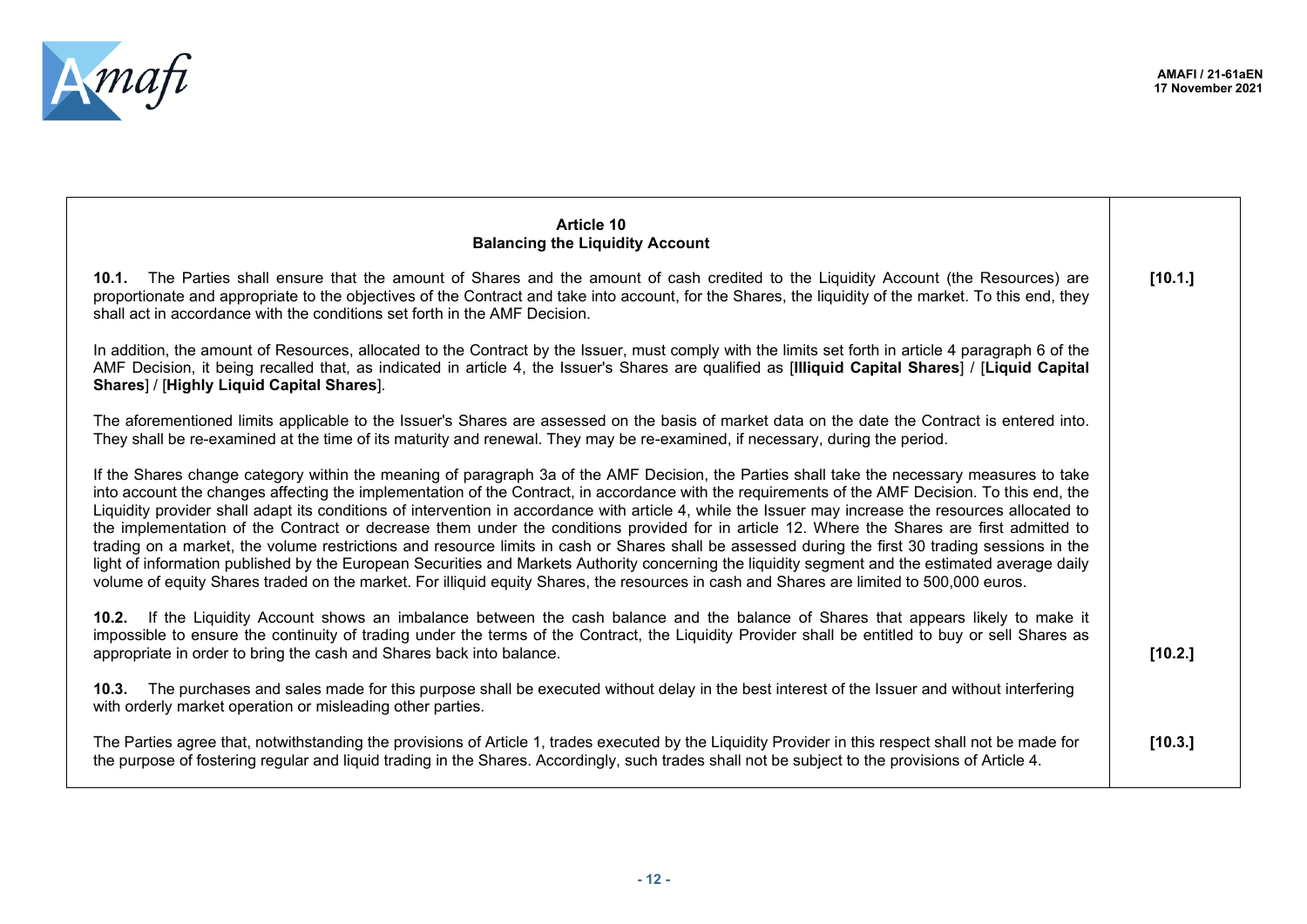

| <b>Article 11</b><br><b>Further contributions to the Liquidity Account</b>                                                                                                                                                                                                                                                                              |         |
|---------------------------------------------------------------------------------------------------------------------------------------------------------------------------------------------------------------------------------------------------------------------------------------------------------------------------------------------------------|---------|
| [Insufficient Resources are available in the Liquidity Account] If the cash balance or the balance of Shares in the Liquidity Account<br>11.1.<br>appears to be too low to ensure the continuity of trading under the terms of the Contract, the Liquidity Provider shall consult with the Issuer to<br>determine the means of remedying the situation. | [11.1.] |
| The Issuer may decide to make further contributions of Shares and/or cash to the Liquidity Account, with respect to the limits provided for<br>11.2.<br>in the AMF Decision.                                                                                                                                                                            |         |
| Any increase in the Resources allocated to the implementation of the Contract must be disclosed to the public in accordance with the<br>11.3.<br>procedures set forth in Article 221-3 of the General Regulations of the Autorité des marchés financiers.                                                                                               | [11.2.] |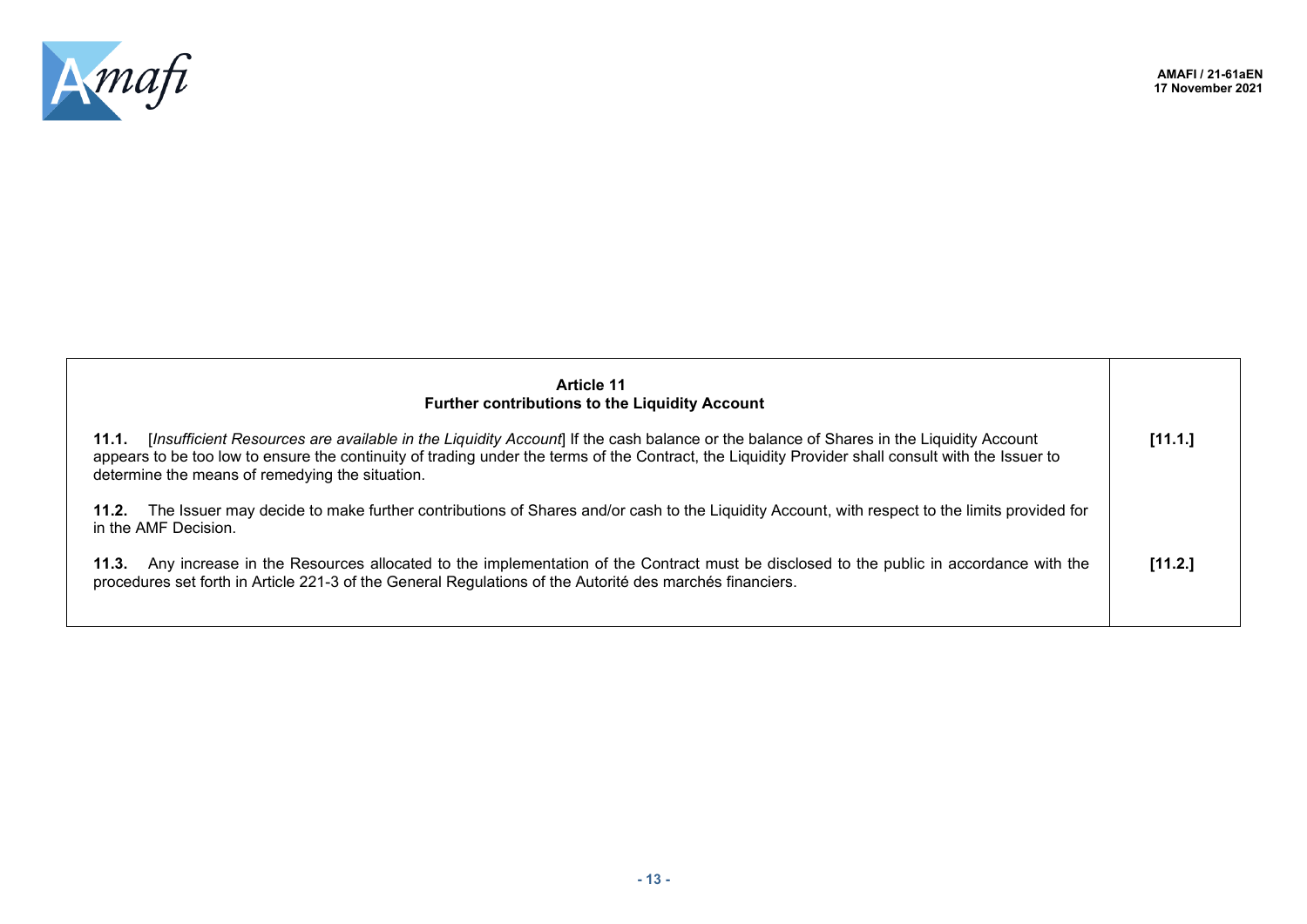

| <b>Article 12</b>                                                                                                                                                                                                                                                                                                                                                                                                                                                                                                                                                            |                    |
|------------------------------------------------------------------------------------------------------------------------------------------------------------------------------------------------------------------------------------------------------------------------------------------------------------------------------------------------------------------------------------------------------------------------------------------------------------------------------------------------------------------------------------------------------------------------------|--------------------|
| <b>Debits from the Liquidity Account</b>                                                                                                                                                                                                                                                                                                                                                                                                                                                                                                                                     | [12.1.]            |
| 12.1. When Resources must be reduced pursuant to the AMF Decision, whether or not at the initiative of the Issuer, the readjustment shall be<br>made within a period not exceeding 6 months following the renewal of the Contract, as provided for in article 16, or, as the case may be, the<br>change of category of the Issuer's Shares, unless the Autorité des marchés financiers gives its special approval.                                                                                                                                                           | [12.2.]<br>[12.3.] |
| 12.2.<br>When cash is debited, it is transferred from the Liquidity Account by the Liquidity Provider to the account designated by the Issuer.                                                                                                                                                                                                                                                                                                                                                                                                                               | [12.4.]            |
| When Shares are debited, the Liquidity Provider shall sell them on the Market. Any such sales shall be made as promptly as practicable in the<br>best interests of the Issuer and without interfering with orderly market operation or misleading other parties. The Parties agree that,<br>notwithstanding the provisions of Article 1, trades executed by the Liquidity Provider in this respect shall not be made for the purpose of fostering<br>regular and liquid trading in the Shares. Accordingly, such trades shall not be subject to the provisions of Article 4. | [12.5.]<br>[12.6.] |
| However, no later than three months after the date on which the readjustment is to be made, the Issuer may decide that all or part of the Shares<br>to be debited shall be transferred by the Liquidity Provider to an account designated by it.                                                                                                                                                                                                                                                                                                                             |                    |
| The Liquidity Provider shall transfer without delay the debited cash or the sale price of Shares under the terms of paragraph 2 of this<br>12.3.<br>Article to the account(s) specified by the Issuer.                                                                                                                                                                                                                                                                                                                                                                       |                    |
| 12.4. Any decrease in the Resources allocated to the implementation of the Contract shall be disclosed to the public in accordance with the<br>procedures set forth in Article 221-3 of the General Regulations of the Autorité des marchés financiers.                                                                                                                                                                                                                                                                                                                      | [12.7.]            |
| <b>Article 13</b><br><b>Closing the Liquidity Account</b>                                                                                                                                                                                                                                                                                                                                                                                                                                                                                                                    | [13.1.]            |
| 13.1.<br>If the Contract is not renewed or is rescinded, the Liquidity Provider shall close the Liquidity Account.                                                                                                                                                                                                                                                                                                                                                                                                                                                           |                    |
| Acting on the Issuer's instructions, the Liquidity Provider shall promptly transfer the cash on the closed Liquidity Account to the<br>13.2.<br>account(s) specified by the Issuer.                                                                                                                                                                                                                                                                                                                                                                                          |                    |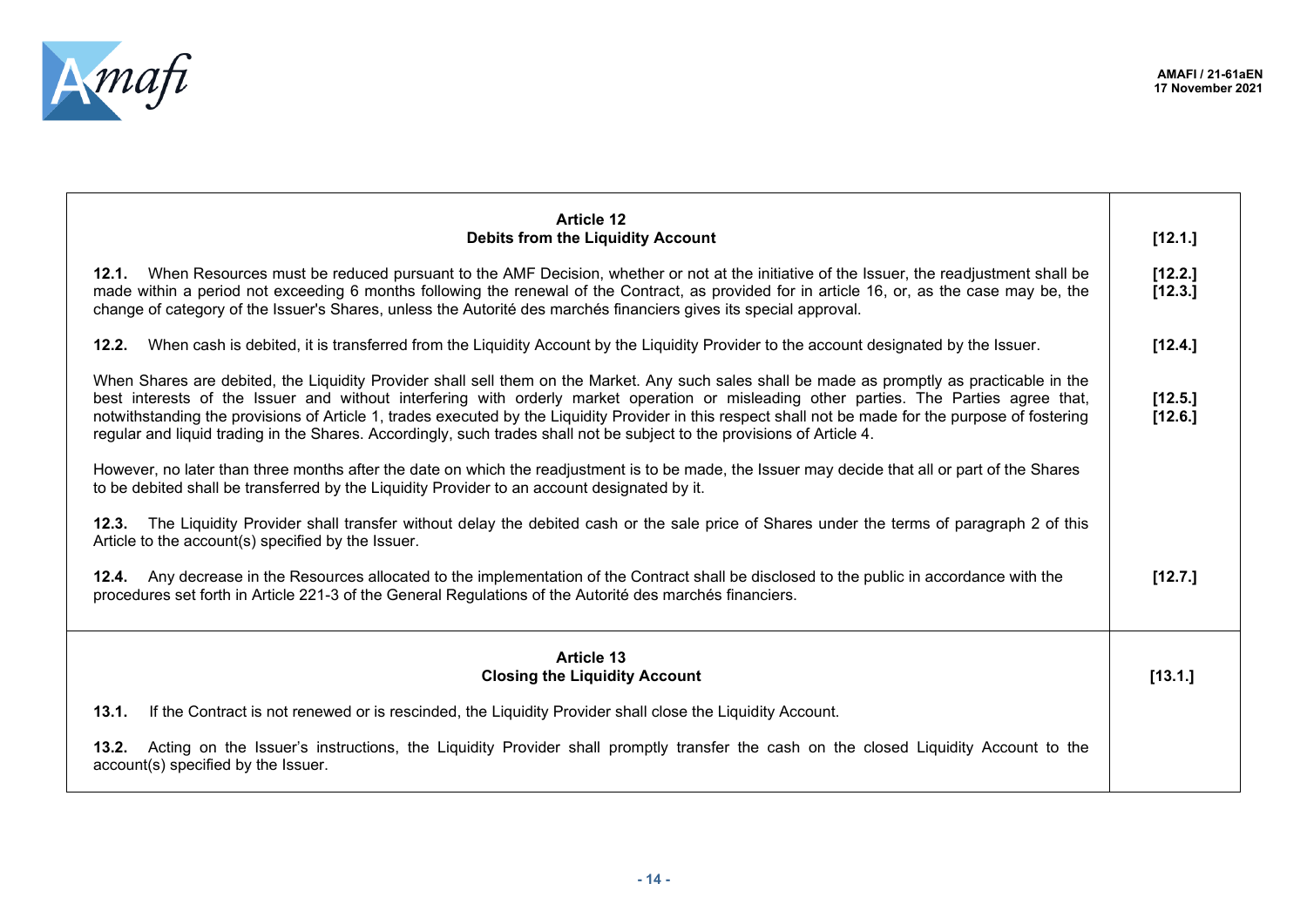

| <b>Article 14</b><br>Compensation                                                                                                                                                                                                                                                                                  |         |
|--------------------------------------------------------------------------------------------------------------------------------------------------------------------------------------------------------------------------------------------------------------------------------------------------------------------|---------|
| 14.1. For the performance of its tasks under the Contract, the Liquidity Provider shall receive [specify the compensation procedures and<br>frequency.                                                                                                                                                             | [14.1.] |
| Supplemental clause to be used in case of variable compensation                                                                                                                                                                                                                                                    |         |
| The variable part of the compensation to be paid to the Liquidity Provider pursuant to the procedures defined above complies with article 6 of the<br>AMF Decision.                                                                                                                                                |         |
| <b>Article 15</b><br>Confidentiality                                                                                                                                                                                                                                                                               |         |
| All information exchanged between the Parties under the terms of the Contract shall be confidential.                                                                                                                                                                                                               |         |
| However, this requirement shall not be an obstacle to providing information to the competent authorities, and to the AMF in particular, in<br>accordance with applicable laws and regulations.                                                                                                                     |         |
| Article 16<br><b>Duration of the Contract</b>                                                                                                                                                                                                                                                                      |         |
| The Contract is entered into for an initial period of [] months from [this day] and shall thereafter be renewed by tacit agreement for successive<br>periods of [twelve months], unless otherwise advised by one of the Parties to the other [ days/months] at least prior to the renewal date of the<br>Contract. | [16.1.] |
| <b>Article 17</b><br><b>Suspension of the Contract</b>                                                                                                                                                                                                                                                             |         |
| Performance of the Contract shall be suspended under the conditions set forth in Article 5 of the AMF Decision.<br>17.1.                                                                                                                                                                                           | [17.1.] |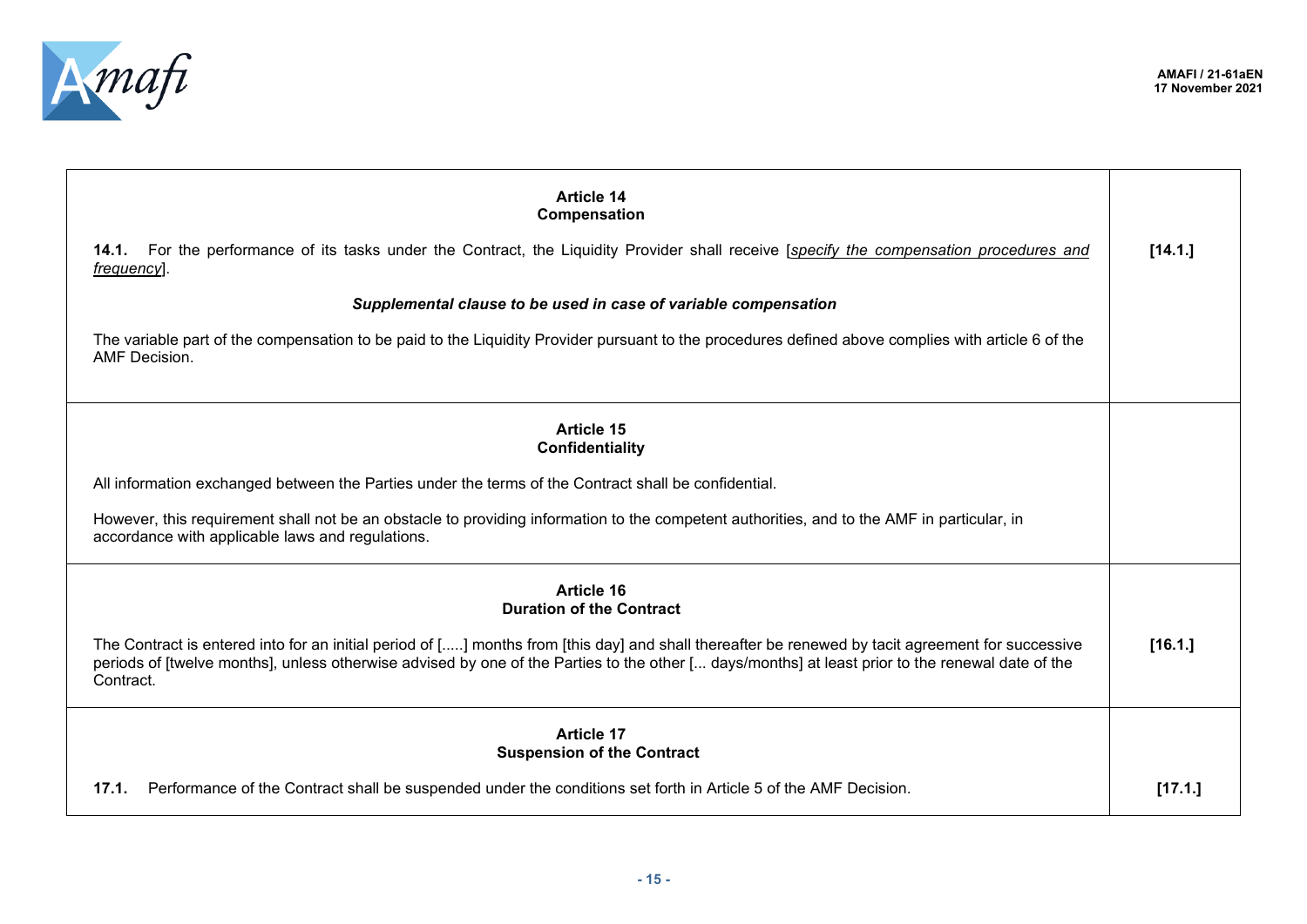

| <b>Article 18</b><br><b>Termination of the Contract</b>                                                                                                                                                                                    |         |
|--------------------------------------------------------------------------------------------------------------------------------------------------------------------------------------------------------------------------------------------|---------|
| The Issuer may terminate the Contract at any time and without notice, in accordance with the conditions for closing the Liquidity Account<br>18.1.<br>stipulated in Article 13.                                                            | [18.1.] |
| 18.2. The Liquidity Provider may terminate the Contract with a notice of [specify the notice period]. When the notice period expires, the<br>Liquidity Account shall be closed in accordance with the conditions stipulated in Article 13. |         |
| [18.3. The Contract shall automatically be terminated if the Parties don't reach an agreement on the future of the Contract in the situation<br>mentioned in Article 3.4.]                                                                 |         |
| <b>Supplemental clause</b><br>To be used when the Parties wish to establish a legal link between the Contract and a Euronext liquidity provider agreement                                                                                  |         |
| 18.4. When the contract between the Liquidity Provider and [ <i>Euronext Paris</i> ] is terminated, the Liquidity Provider shall be entitled to terminate<br>the Contract.                                                                 |         |
| <b>Article 19</b><br><b>Applicable law</b>                                                                                                                                                                                                 |         |
| The Contract shall be governed by French law.                                                                                                                                                                                              |         |